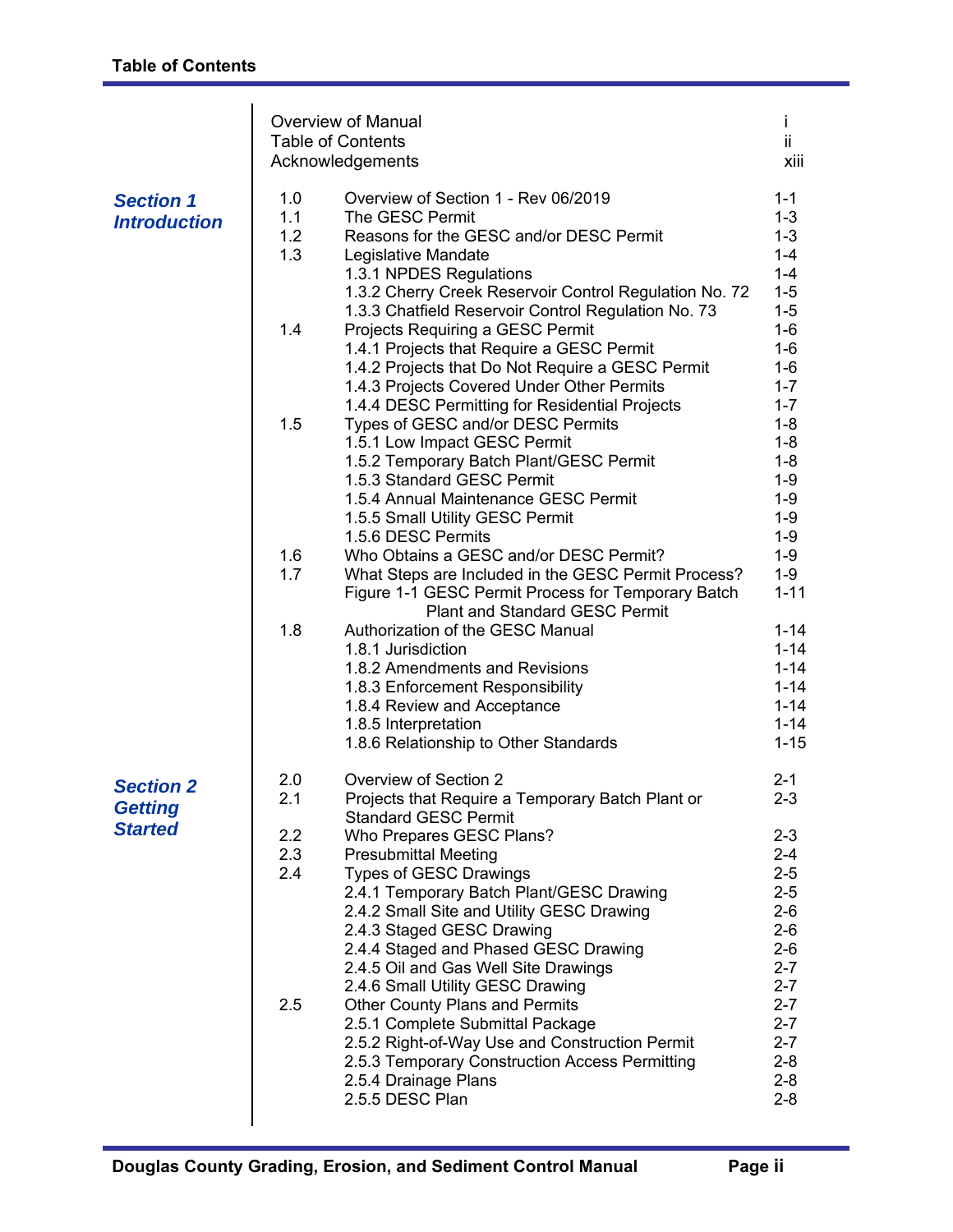| 3.0<br>Overview of Section 3 - Rev 06/2019<br>$3 - 1$<br><b>Section 3</b><br>$3 - 2$<br>3.1<br>Principles of Erosion and Sedimentation<br><b>Preparing A</b><br>$3-2$<br>3.1.1 Erosion<br><b>GESC Plan</b><br>$3 - 4$<br>3.1.2 Sedimentation<br>$3-5$<br>3.2<br><b>BMPs to Address Erosion and Sediment</b><br>Table 3-1 Erosion and Sediment Control BMPs<br>$3-5$<br>$3-6$<br>3.2.1 Standard Detail Number and Identifier<br>$3-6$<br>3.2.2 Type of Control<br>$3-6$<br>3.2.3 Phase of Construction<br>$3-6$<br>3.2.4 GESC Drawings are to Use the Standard BMPs<br>$3 - 7$<br>3.2.5 Use of Alternative or Innovative BMPs<br>$3 - 7$<br>3.2.6 GESC Plan Standard Notes and Details<br>$3-8$<br>3.2.7 Selecting BMPs for the GESC Drawings<br>$3-9$<br>3.3<br>10 Elements of an Effective GESC Plan<br>$3 - 10$<br>Figure 3-1 10 Elements of an Effective GESC Plan<br>$3 - 11$<br>3.4<br>Element 1. Preserve and Stabilize Drainageways<br>$3 - 11$<br>3.4.1 Drainageways Shall Not be Filled, Regraded or<br>Realigned                                                                                                                | 2.6<br>2.7 | 2.5.6 Floodplain Development Permit<br><b>State Permitting</b><br>2.6.1 Stormwater Management Plan<br>2.6.2 Construction Dewatering Permits<br>2.6.3 Air Quality Plans<br><b>Federal Permitting</b><br>2.7.1 FEMA Map Revisions<br>2.7.2 Section 404 Permitting<br>2.7.3 U.S. Fish and Wildlife Service Threatened and<br><b>Endangered Species Clearance</b> | $2 - 8$<br>$2 - 9$<br>$2 - 9$<br>$2 - 9$<br>$2 - 9$<br>$2 - 10$<br>$2 - 10$<br>$2 - 10$<br>$2 - 10$ |
|-------------------------------------------------------------------------------------------------------------------------------------------------------------------------------------------------------------------------------------------------------------------------------------------------------------------------------------------------------------------------------------------------------------------------------------------------------------------------------------------------------------------------------------------------------------------------------------------------------------------------------------------------------------------------------------------------------------------------------------------------------------------------------------------------------------------------------------------------------------------------------------------------------------------------------------------------------------------------------------------------------------------------------------------------------------------------------------------------------------------------------------------|------------|---------------------------------------------------------------------------------------------------------------------------------------------------------------------------------------------------------------------------------------------------------------------------------------------------------------------------------------------------------------|-----------------------------------------------------------------------------------------------------|
| Shall be Provided<br>3.4.3 Existing Drainageways Shall be Stabilized<br>$3 - 12$<br>3.4.4 Disturbance to Existing Drainageways Shall be<br>$3 - 13$<br>Minimized and Quickly Restored<br>3.4.5 Any New Drainageway Shall be Designed and<br>$3 - 15$<br>Stabilized<br>Element 2. Avoid the Clearing and Grading of Sensitive<br>$3 - 16$<br>3.5<br>Areas<br>3.6<br>Element 3. Balance Earthwork On-Site<br>$3 - 16$<br>3.7<br>$3 - 17$<br>Element 4. Limit the Size of Grading Phases to Reduce<br>Soil Exposure<br>Element 5. Stabilize Exposed Soils in a Timely Manner<br>$3 - 18$<br>3.8<br>3.9<br>Element 6. Implement Effective Perimeter Controls<br>$3 - 19$<br>3.9.1 Upslope Perimeters<br>$3 - 19$<br>3.9.2 Downslope Perimeters<br>$3 - 20$<br>3.10<br>Element 7. Use Sediment Basins for Areas Exceeding<br>$3 - 21$<br>1.0 Acre<br>3.11<br>Element 8. Protect Steep Slopes<br>$3 - 22$<br>3.11.1 Proposed Slopes Shall be No Steeper that 3 to 1<br>$3 - 22$<br>3.11.2 Runoff Shall Be Diverted Away from Steep Slopes<br>$3 - 22$<br>3.11.3 Terracing Shall be Incorporated into the Grading<br>$3 - 23$<br>of Steep Slopes |            | 3.4.2 Ample Freeboard Above the 100 year Floodplain                                                                                                                                                                                                                                                                                                           | $3 - 12$                                                                                            |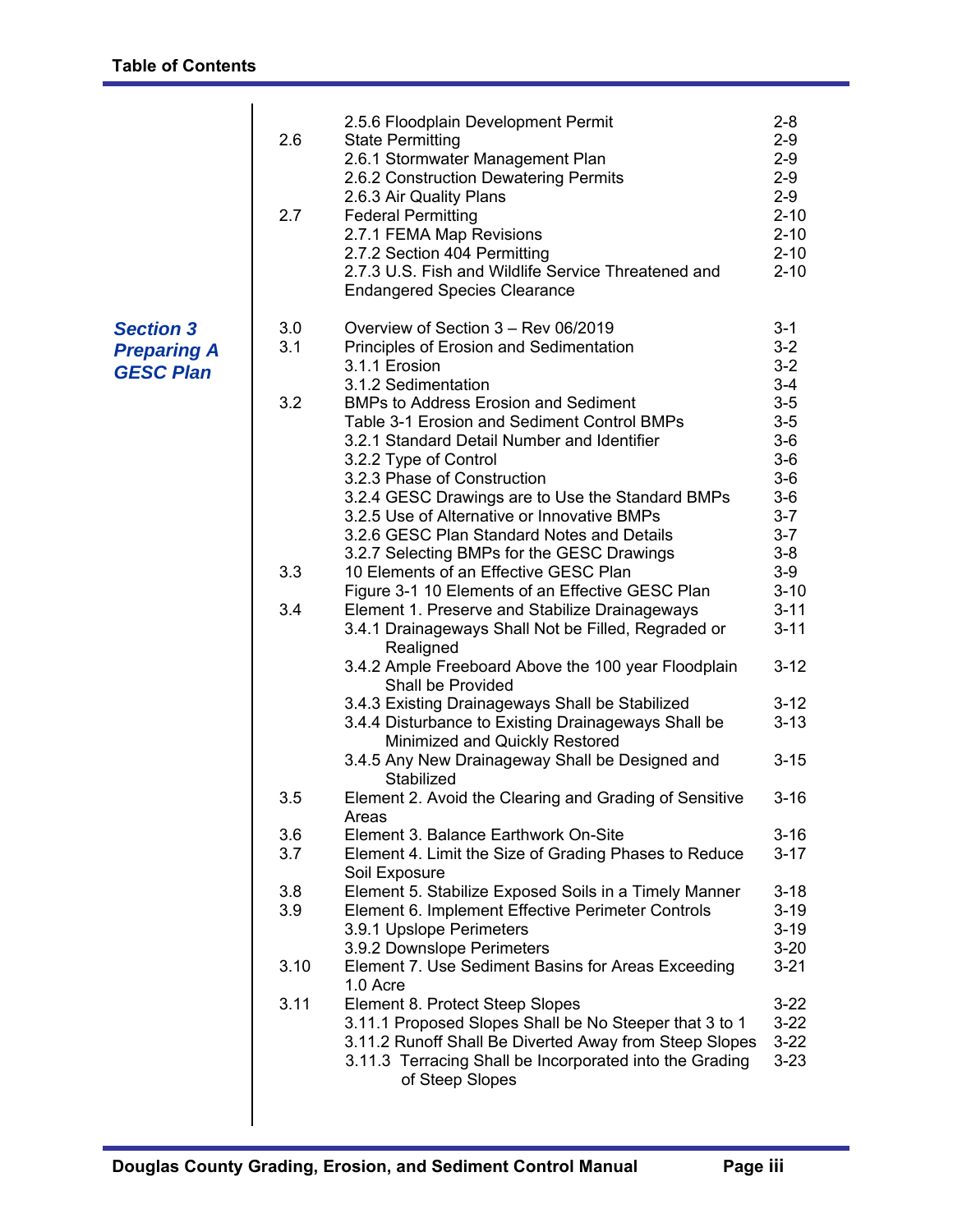| 3.12 | Element 9. Protect Inlets, Storm Sewer Outfalls, and<br>Culverts           | $3 - 23$ |
|------|----------------------------------------------------------------------------|----------|
| 3.13 | Element 10. Provide Access and General Construction                        | $3 - 24$ |
|      | Controls                                                                   |          |
|      | 3.13.1 Limits of Construction                                              | $3 - 24$ |
|      | 3.13.2 Construction Fence                                                  | $3 - 24$ |
|      | 3.13.3 Vehicle Tracking Control                                            | $3 - 24$ |
|      | 3.13.4 Stabilized Staging Area                                             | $3 - 25$ |
|      | 3.13.5 Concrete Washout Area                                               | $3 - 25$ |
|      | 3.13.6 Stockpile Areas                                                     | $3 - 25$ |
|      | 3.13.7 Temporary Access Roads                                              | $3 - 25$ |
| 3.14 | Special Requirements for Residential Projects (Street<br>Acceptance Plans) | $3 - 25$ |
|      | 3.14.1 Street Acceptance Plan                                              | $3 - 25$ |
| 3.15 | Special Requirements for Utility Construction                              | $3 - 26$ |
| 3.16 | Special Requirements for Temporary Batch Plants                            | $3 - 27$ |
| 3.17 | Design and Sizing Criteria for BMPs                                        | $3-27$   |
|      | 3.17.1 Check Dam and Reinforced Check Dam                                  | $3-27$   |
|      | 3.17.2 Compost Blanket and Compost Filter Berm                             | $3 - 28$ |
|      | 3.17.3 Concrete Washout Area                                               | $3 - 28$ |
|      | 3.17.4 Construction Fence and Construction Markers                         | $3 - 28$ |
|      | 3.17.5 Dewatering                                                          | $3 - 28$ |
|      | 3.17.6 Diversion Ditch                                                     | $3 - 29$ |
|      | 3.17.7 Erosion Control Blanket                                             | $3 - 29$ |
|      | Table 3.2 Erosion Control Blanket Type                                     | $3 - 30$ |
|      | Figure 3.2 Erosion Control Blanket Type                                    | $3 - 31$ |
|      | 3.17.8 Inlet Protection                                                    | $3 - 31$ |
|      | 3.17.9 Reinforced Rock Berm                                                | $3 - 32$ |
|      | 3.17.10 Sediment Basin                                                     | $3 - 32$ |
|      | Table 3-3 Sizing Information for Standard Sediment                         | $3 - 33$ |
|      | Basin                                                                      | $3 - 33$ |
|      | 3.17.11 Sediment Control Log<br>3.17.12 Sediment Trap                      | $3 - 33$ |
|      | 3.17.13 Seeding and Mulching                                               | $3 - 34$ |
|      | 3.17.14 Silt Fence                                                         | $3 - 35$ |
|      | Table 3-4 Silt Fence On Slope                                              | $3 - 36$ |
|      | 3.17.15 Temporary Slope Drain                                              | $3 - 37$ |
|      | 3.17.16 Stabilized Staging Area                                            | $3 - 37$ |
|      | 3.17.17 Surface Roughening                                                 | $3 - 37$ |
|      | 3.17.18 Stream Crossing                                                    | $3 - 37$ |
|      | 3.17.19 Terracing                                                          | $3 - 38$ |
|      | 3.17.20 Vehicle Tracking Control                                           | $3 - 38$ |
|      | 3.17.21 Vehicle Tracking Control with Wheel Wash                           | $3 - 38$ |
| 3.18 | <b>Standard GESC Plan Drawing Requirements</b>                             | $3 - 39$ |
|      | 3.18.1 GESC Drawing Cover Sheet                                            | $3 - 39$ |
|      | 3.18.2 GESC Drawing Index Sheet                                            | $3-40$   |
|      | 3.18.3 Initial GESC Drawing                                                | $3 - 40$ |
|      | 3.18.4 Interim GESC Drawing                                                | $3 - 41$ |
|      | 3.18.5 Final GESC Drawing                                                  | $3-42$   |
|      | 3.18.6 GESC Plan Standard Notes and Details                                | $3-43$   |
|      | 3.18.7 GESC Drawing and Report Checklist                                   | $3-43$   |
|      | 3.18.8 Drawing Requirements for Small Site and Utility                     | $3 - 43$ |
|      | <b>GESC Drawing</b>                                                        |          |
|      |                                                                            |          |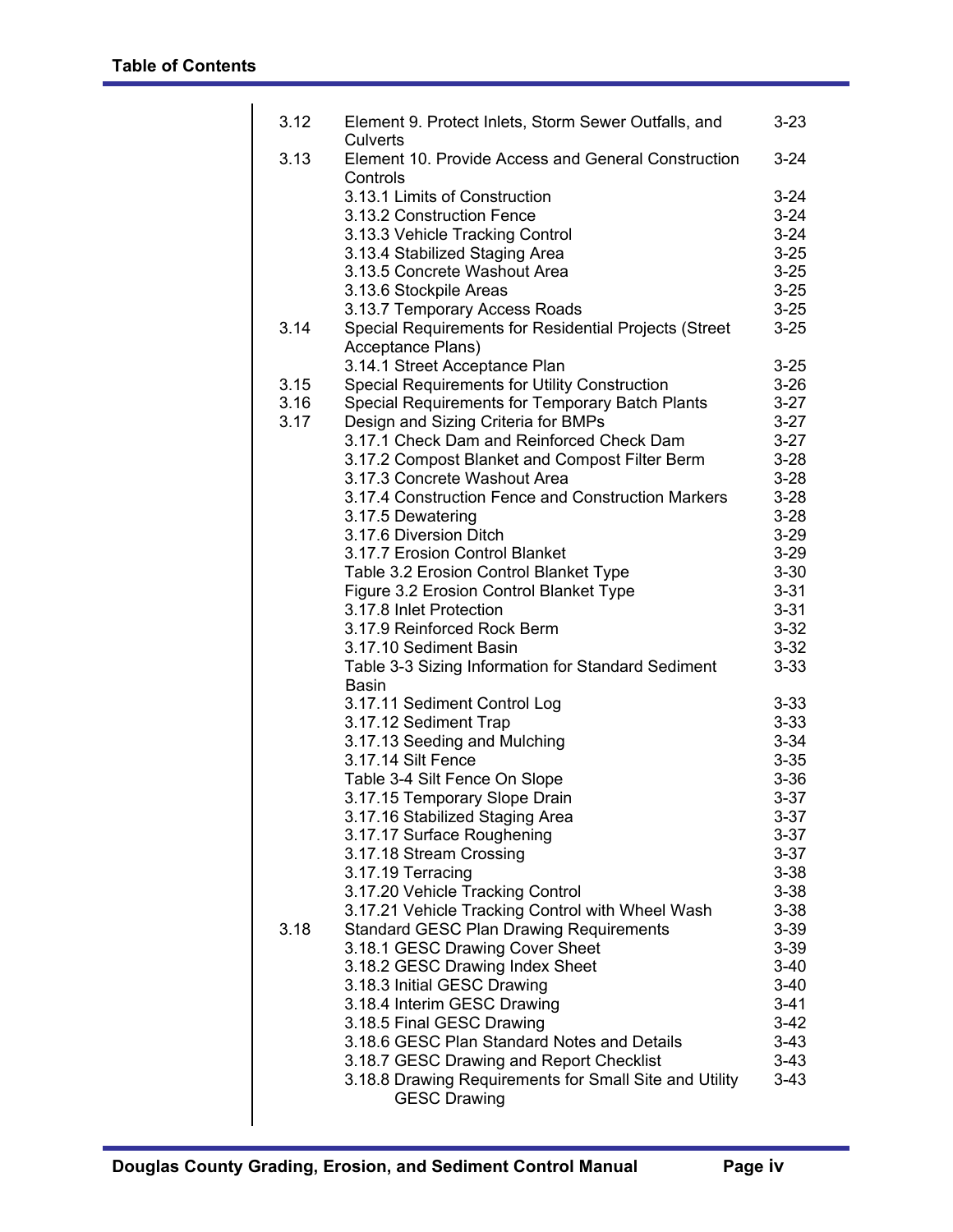|                                                                                     |                                                                                    | 3.18.9 Drawing Requirements for Staged and Phased                                                                                                                                                                                                                                                                                                                                                                                                                                                                                                                                                                           | $3 - 43$                                                                                                                                                                                                  |
|-------------------------------------------------------------------------------------|------------------------------------------------------------------------------------|-----------------------------------------------------------------------------------------------------------------------------------------------------------------------------------------------------------------------------------------------------------------------------------------------------------------------------------------------------------------------------------------------------------------------------------------------------------------------------------------------------------------------------------------------------------------------------------------------------------------------------|-----------------------------------------------------------------------------------------------------------------------------------------------------------------------------------------------------------|
|                                                                                     | 3.19                                                                               | <b>GESC Drawings</b><br>3.18.10 Submittal Requirements for Related Plans<br><b>Standard GESC Report Requirements</b><br>3.19.1 GESC Projects that Require a Stormwater<br>Discharge Associated with Construction Activities<br>Permit                                                                                                                                                                                                                                                                                                                                                                                       | $3 - 44$<br>$3 - 44$<br>$3-44$                                                                                                                                                                            |
|                                                                                     |                                                                                    | 3.19.2 GESC Projects that do not require a Stormwater<br>Discharge Associated with Construction<br><b>Activities Permit</b>                                                                                                                                                                                                                                                                                                                                                                                                                                                                                                 | $3 - 44$                                                                                                                                                                                                  |
|                                                                                     | 3.20                                                                               | <b>Submittal Requirements for Related Plans</b><br>3.20.1 Submittal Requirements for Temporary Batch<br><b>Plant/GESC Drawings</b>                                                                                                                                                                                                                                                                                                                                                                                                                                                                                          | $3 - 47$<br>$3-47$                                                                                                                                                                                        |
|                                                                                     |                                                                                    | 3.20.2 Submittal Requirements for Stand-Alone GESC<br>Permits                                                                                                                                                                                                                                                                                                                                                                                                                                                                                                                                                               | $3 - 47$                                                                                                                                                                                                  |
|                                                                                     |                                                                                    | 3.20.3 Submittal Requirements for Permanent Drainage<br><b>Facilities</b>                                                                                                                                                                                                                                                                                                                                                                                                                                                                                                                                                   | $3 - 48$                                                                                                                                                                                                  |
|                                                                                     |                                                                                    | 3.20.4 Submittal Requirements for Annual Maintenance<br><b>GESC Permit</b>                                                                                                                                                                                                                                                                                                                                                                                                                                                                                                                                                  | $3 - 48$                                                                                                                                                                                                  |
|                                                                                     |                                                                                    | 3.20.5 Submittal Requirements for Oil and Gas Well<br><b>Facilities</b>                                                                                                                                                                                                                                                                                                                                                                                                                                                                                                                                                     | $3 - 50$                                                                                                                                                                                                  |
|                                                                                     | 3.21                                                                               | <b>BMP Cost Issues</b>                                                                                                                                                                                                                                                                                                                                                                                                                                                                                                                                                                                                      | $3 - 52$                                                                                                                                                                                                  |
|                                                                                     | 3.22                                                                               | Variances<br>3.22.1 Variance Submittal Requirements                                                                                                                                                                                                                                                                                                                                                                                                                                                                                                                                                                         | $3 - 52$<br>$3 - 52$                                                                                                                                                                                      |
|                                                                                     |                                                                                    | 3.22.2 Staff vs. Administrative Variances                                                                                                                                                                                                                                                                                                                                                                                                                                                                                                                                                                                   | $3 - 53$                                                                                                                                                                                                  |
| <b>Section 4</b><br><b>Acceptance</b><br>of GESC Plan<br>and Applying<br>for Permit | 4.0<br>4.1<br>4.2<br>4.3<br>4.4<br>4.5<br>4.6<br>4.7<br>4.8<br>4.9<br>4.10<br>4.11 | Overview of Section 4<br>Submittal of the GESC Plan<br>Detailed Review by County Staff<br><b>Review Schedule</b><br>Revisions to Plan Based on County Comments<br>Preliminary Acceptance of the GESC Plan<br>Applying for a GESC Permit<br><b>Permit Fees</b><br><b>Posting Fiscal Security</b><br>4.8.1 General<br>4.8.2 Amount of Fiscal Security<br>4.8.3 Forms of Fiscal Security<br>4.8.4 Expiration of Fiscal Security<br>4.8.5 Governmental Agencies<br>Final Acceptance of GESC Plan<br>4.9.1 Signed GESC Drawings<br>4.9.2 GESC Field Manual<br><b>Duration of GESC Permits</b><br><b>Transfer of GESC Permits</b> | $4 - 1$<br>$4 - 2$<br>$4 - 2$<br>$4 - 2$<br>$4 - 3$<br>$4 - 3$<br>$4 - 4$<br>$4 - 4$<br>$4 - 4$<br>$4 - 4$<br>$4 - 4$<br>4-5<br>$4 - 5$<br>$4 - 5$<br>$4 - 5$<br>$4 - 5$<br>$4 - 6$<br>$4 - 6$<br>$4 - 6$ |
| <b>Section 5</b><br><b>Field Section</b>                                            | 5.0<br>5.1                                                                         | Overview of Section 5 - Rev 01/2017<br>The GESC Manager<br>5.1.1 Responsibilities of the GESC Manager<br>5.1.2 Alternate GESC Manager<br>5.1.3 Availability of the GESC Manager<br>5.1.4 Changing of the GESC Manager or Alternate                                                                                                                                                                                                                                                                                                                                                                                          | $5 - 1$<br>$5 - 3$<br>$5-3$<br>$5-3$<br>$5 - 3$<br>$5 - 3$                                                                                                                                                |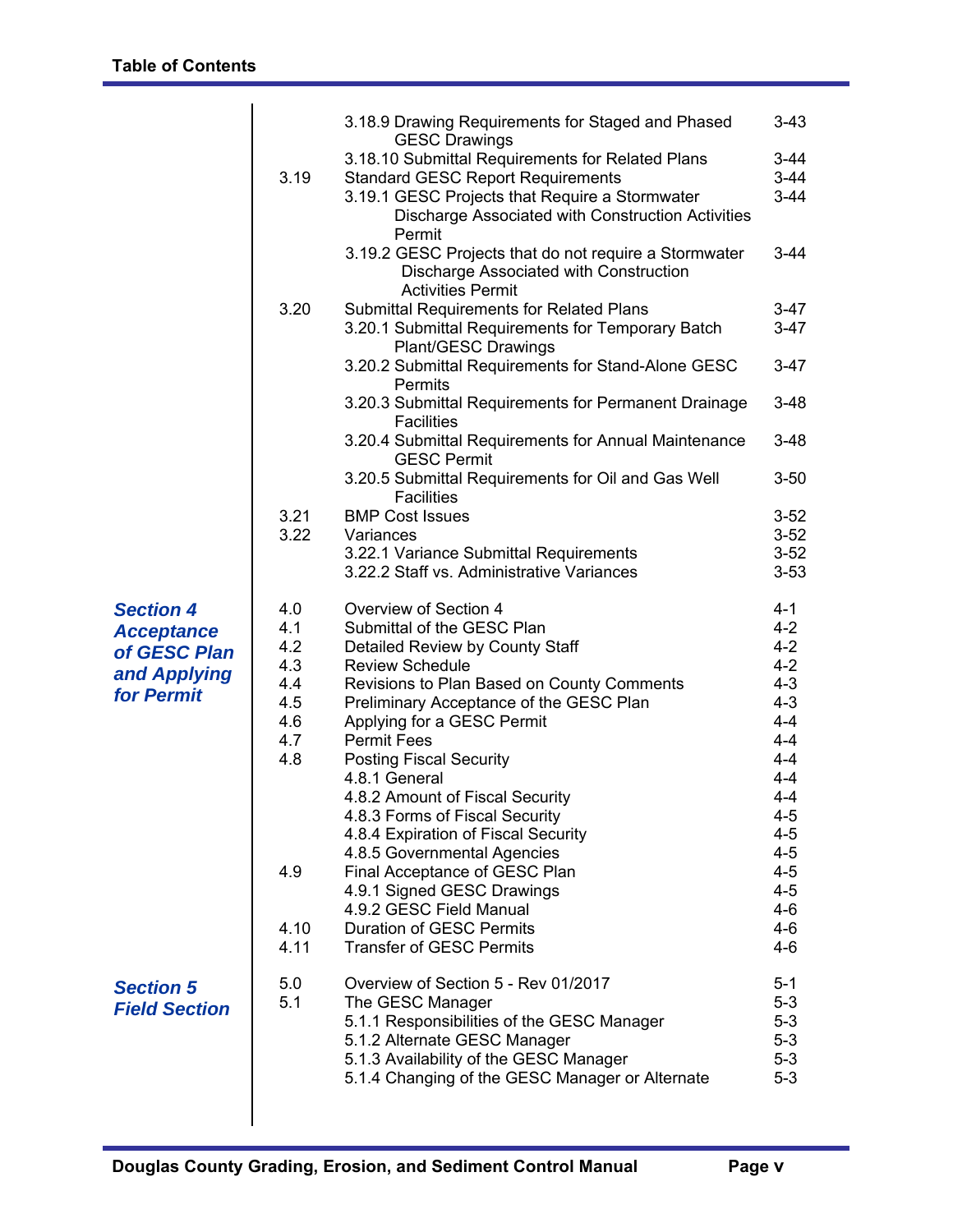| 5.2 | Understanding the Requirements of the GESC Plan<br>5.2.1 Implementing the GESC Plan in the Field<br>5.2.2 Diligence Pays Off<br>5.2.3 Review of the GESC Field Manual, GESC Plan, | $5 - 4$<br>$5 - 4$<br>$5-4$<br>$5-4$ |
|-----|-----------------------------------------------------------------------------------------------------------------------------------------------------------------------------------|--------------------------------------|
|     | and Related Plans and Permits                                                                                                                                                     |                                      |
|     | 5.2.4 Documents that Shall Remain On-Site                                                                                                                                         | $5-5$                                |
| 5.3 | Preparation for the Preconstruction Meeting                                                                                                                                       | $5-5$                                |
|     | 5.3.1 Temporary Access Permit                                                                                                                                                     | $5-5$                                |
|     | 5.3.2 Installation of Initial BMPs                                                                                                                                                | $5-5$                                |
|     | 5.3.3 Construction Shall Not Start                                                                                                                                                | $5-5$                                |
|     | 5.3.4 Scheduling the Preconstruction Meeting                                                                                                                                      | $5-5$                                |
| 5.4 | <b>Preconstruction Meeting</b>                                                                                                                                                    | $5-6$                                |
|     | 5.4.1 Attendees at the Preconstruction Meeting                                                                                                                                    | $5-6$                                |
|     | 5.4.2 General Meeting Agenda                                                                                                                                                      | $5-6$                                |
|     | 5.4.3 Corrections to the BMPs                                                                                                                                                     | $5 - 7$                              |
| 5.5 | The Executed GESC Permit                                                                                                                                                          | $5-7$                                |
|     | 5.5.1 Pick Up the Executed GESC Permit                                                                                                                                            | $5-7$                                |
|     | 5.5.2 Duration of GESC Permit                                                                                                                                                     | $5 - 7$                              |
|     | 5.5.3 Transfer of a GESC Permit                                                                                                                                                   | $5-8$                                |
| 5.6 | <b>Start of Construction</b>                                                                                                                                                      | $5-8$                                |
|     | 5.6.1 Topsoil Stripping                                                                                                                                                           | $5-8$                                |
|     | 5.6.2 Topsoil Stockpiling                                                                                                                                                         | $5-8$                                |
|     | 5.6.3 Topsoil Inspection                                                                                                                                                          | $5-8$                                |
|     | 5.6.4 No Filling in Drainageways                                                                                                                                                  | $5-8$                                |
| 5.7 | Correct installation and Maintenance of BMPs                                                                                                                                      | $5-9$                                |
|     | 5.7.1 Check Dam                                                                                                                                                                   | $5 - 10$                             |
|     | 5.7.2 Compost Blanket and Compost Filter Berm                                                                                                                                     | $5 - 11$                             |
|     | 5.7.3 Concrete Washout Area<br>5.7.4 Construction Fence and Construction Markers                                                                                                  | $5 - 12$<br>$5 - 13$                 |
|     | 5.7.5 Curb Sock                                                                                                                                                                   | $5 - 14$                             |
|     | 5.7.6 Dewatering                                                                                                                                                                  | $5 - 15$                             |
|     | 5.7.7 Diversion Ditch                                                                                                                                                             | $5 - 16$                             |
|     | 5.7.8 Erosion Control Blanket                                                                                                                                                     | $5 - 17$                             |
|     | 5.7.9 Inlet Protection                                                                                                                                                            | $5 - 18$                             |
|     | 5.7.10 Reinforced Check Dam                                                                                                                                                       | $5 - 20$                             |
|     | 5.7.11 Reinforced Rock Berm                                                                                                                                                       | $5 - 21$                             |
|     | 5.7.12 Reinforced Rock Berm for Culvert Protection                                                                                                                                | $5 - 22$                             |
|     | 5.7.13 Sediment Basin                                                                                                                                                             | $5 - 23$                             |
|     | 5.7.14 Sediment Control Log                                                                                                                                                       | 5-24                                 |
|     | 5.7.15 Sediment Trap                                                                                                                                                              | $5 - 25$                             |
|     | 5.7.16 Seeding and Mulching                                                                                                                                                       | $5 - 22$                             |
|     | 5.7.17 Silt Fence                                                                                                                                                                 | $5 - 28$                             |
|     | 5.7.18 Stabilized Staging Area                                                                                                                                                    | $5 - 29$                             |
|     | 5.7.19 Surface Roughening Area                                                                                                                                                    | $5 - 30$                             |
|     | 5.7.20 Temporary Slope Drain                                                                                                                                                      | $5 - 31$                             |
|     | 5.7.21 Temporary Stream Crossing                                                                                                                                                  | $5 - 32$                             |
|     | 5.7.22 Terracing                                                                                                                                                                  | $5 - 33$                             |
|     | 5.7.23 Vehicle Tracking Control                                                                                                                                                   | $5 - 34$                             |
|     | 5.7.24 Vehicle Tracking Control with Wheel Wash                                                                                                                                   | $5 - 35$                             |
| 5.8 | <b>General Construction Practices</b>                                                                                                                                             | $5 - 36$                             |
|     | 5.8.1 Complying with Limits of Construction                                                                                                                                       | $5 - 36$                             |
|     | 5.8.2 Street Cleaning                                                                                                                                                             | $5 - 36$                             |
|     | 5.8.3 Dust Control                                                                                                                                                                | $5 - 37$                             |
|     |                                                                                                                                                                                   |                                      |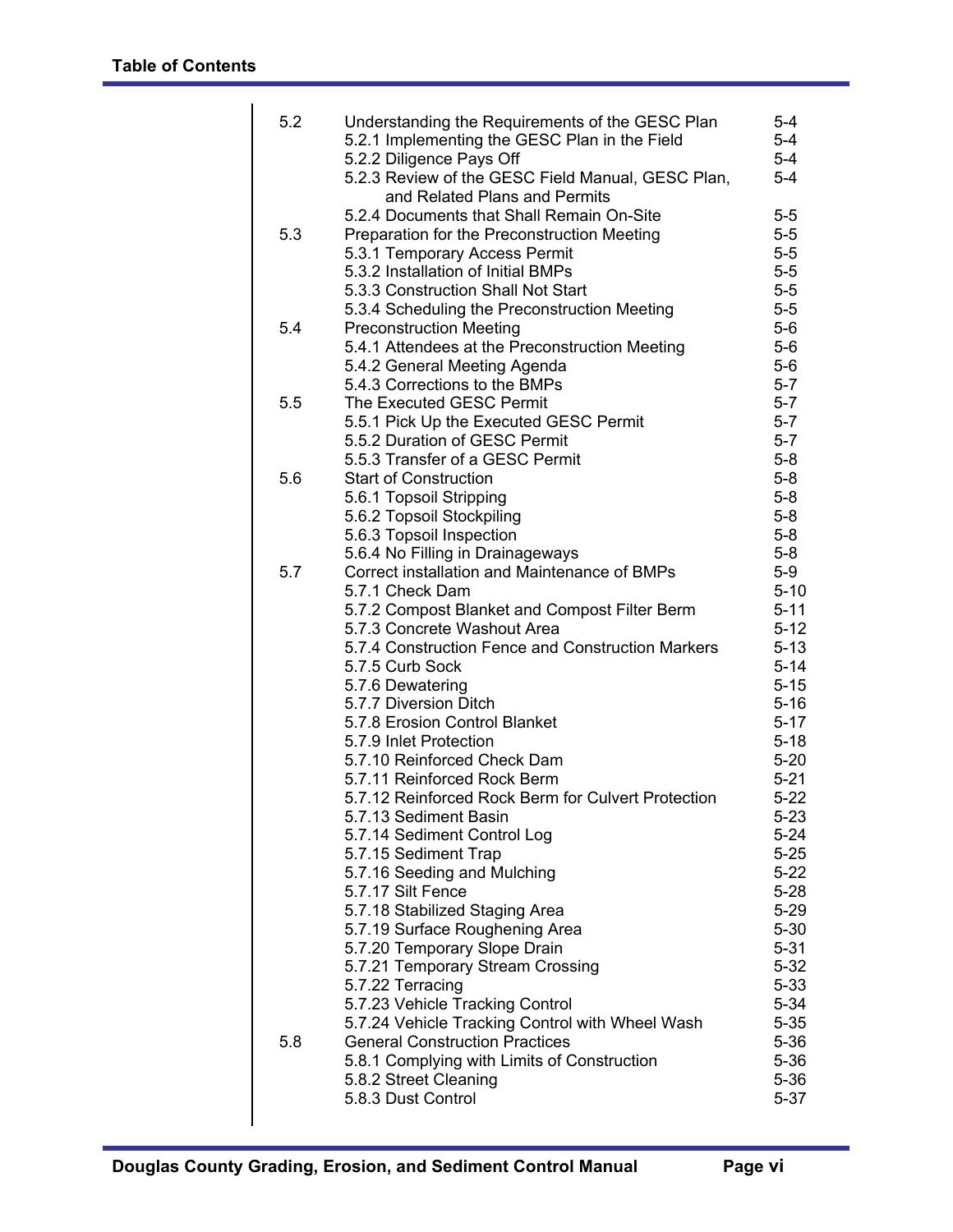|                                    |      | 5.8.4 Stockpiles                                                                  | $5 - 37$             |
|------------------------------------|------|-----------------------------------------------------------------------------------|----------------------|
|                                    |      | 5.8.5 Import and Export of Soil                                                   | $5 - 37$             |
|                                    |      | 5.8.6 Placement of Fill                                                           | $5 - 37$             |
|                                    |      | 5.8.7 Temporary Stream Diversions                                                 | $5 - 38$             |
|                                    |      | 5.8.8 Utility Construction<br>5.8.9 Construction Site Chemical Control            | $5 - 38$<br>$5 - 39$ |
|                                    |      | 5.8.10 Properly Store, Handle, Apply, and Dispose of                              | $5 - 40$             |
|                                    |      | Pesticides                                                                        |                      |
|                                    |      | 5.8.11 Properly Store, Handle, Use, and Dispose of                                | $5 - 41$             |
|                                    |      | <b>Petroleum Products</b>                                                         |                      |
|                                    |      | 5.8.12 Sanitary Facilities                                                        | $5 - 41$             |
|                                    |      | 5.8.13 Other Construction Site Pollutants                                         | $5 - 41$             |
|                                    |      | 5.8.14 Spills Response                                                            | $5 - 42$             |
|                                    | 5.9  | <b>County GESC Inspection Process</b>                                             | $5 - 42$             |
|                                    |      | 5.9.1 County GESC Inspections<br>5.9.2 Mandatory County Inspections               | $5 - 42$<br>$5 - 42$ |
|                                    | 5.10 | <b>Violations and Enforcement</b>                                                 | $5 - 44$             |
|                                    |      | 5.10.1 Penalties and Enforcement                                                  | $5 - 44$             |
|                                    |      | 5.10.2 Levels of Violations                                                       | $5 - 45$             |
|                                    |      | 5.10.3 Stop Work Order                                                            | $5 - 46$             |
|                                    |      | 5.10.4 Stormwater Ordinance Civil Enforcement Action                              | $5 - 47$             |
|                                    |      | 5.10.5 Section 31 Zoning Civil Enforcement                                        | $5 - 47$             |
|                                    |      | 5.10.6 Remedies Not Exclusive                                                     | $5 - 47$             |
|                                    |      | 5.10.7 Re-inspection Fees                                                         | $5 - 47$             |
|                                    | 5.11 | Installation of Interim and Final BMPs                                            | $5 - 48$             |
| <b>Section 6</b>                   | 6.0  | Overview of Section 6                                                             | $6 - 1$              |
|                                    | 6.1  | Preparation for Initial Close-out Inspection                                      | $6 - 2$              |
| <b>Project</b>                     |      | 6.1.1 Preparing for Inspection                                                    | $6 - 2$              |
| <b>Acceptance</b><br>and Close Out |      | 6.1.2 Scheduling the Inspection                                                   | $6 - 2$              |
|                                    | 6.2  | Initial Close-out Acceptance                                                      | $6-3$                |
|                                    |      | 6.2.1 Attendees                                                                   | $6 - 3$              |
|                                    |      | 6.2.2 General Meeting Agenda<br>6.2.3 Detached Single-Family Residential Projects | $6 - 3$<br>$6 - 3$   |
|                                    |      | 6.2.4 Commercial, Industrial, and Multi-Family                                    | $6 - 3$              |
|                                    |      | <b>Residential Projects</b>                                                       |                      |
|                                    |      | 6.2.5 Corrections to Site                                                         | $6 - 3$              |
|                                    |      | 6.2.6 Engineering Acceptance                                                      | $6-4$                |
|                                    | 6.3  | Partial Acceptance of Phased Single-Family Residential                            | $6-4$                |
|                                    |      | Projects                                                                          |                      |
|                                    |      | 6.3.1 Coordination with Street Acceptance Plan                                    | 6-4                  |
|                                    | 6.4  | <b>Establishment of Vegetation</b><br>6.4.1 Required Inspections and Maintenance  | $6-6$<br>$6-6$       |
|                                    |      | 6.4.2 Required Vegetation Coverage                                                | $6-6$                |
|                                    | 6.5  | <b>Control of Noxious Weeds</b>                                                   | $6 - 7$              |
|                                    | 6.6  | Acceptance of Vegetation                                                          | $6 - 12$             |
|                                    |      | 6.6.1 Vegetation Acceptance Inspection                                            | $6 - 12$             |
|                                    |      | 6.6.2 Written Acceptance                                                          | $6 - 12$             |
|                                    | 6.7  | Final Close-Out Inspection                                                        | $6 - 13$             |
|                                    |      | 6.7.1 Removal of On-site BMPs                                                     | $6 - 13$             |
|                                    |      | 6.7.2 Final Close-out Inspection                                                  | $6 - 13$             |
|                                    | 6.8  | <b>Release of Fiscal Security</b>                                                 | $6 - 13$             |
|                                    |      |                                                                                   |                      |
|                                    |      |                                                                                   |                      |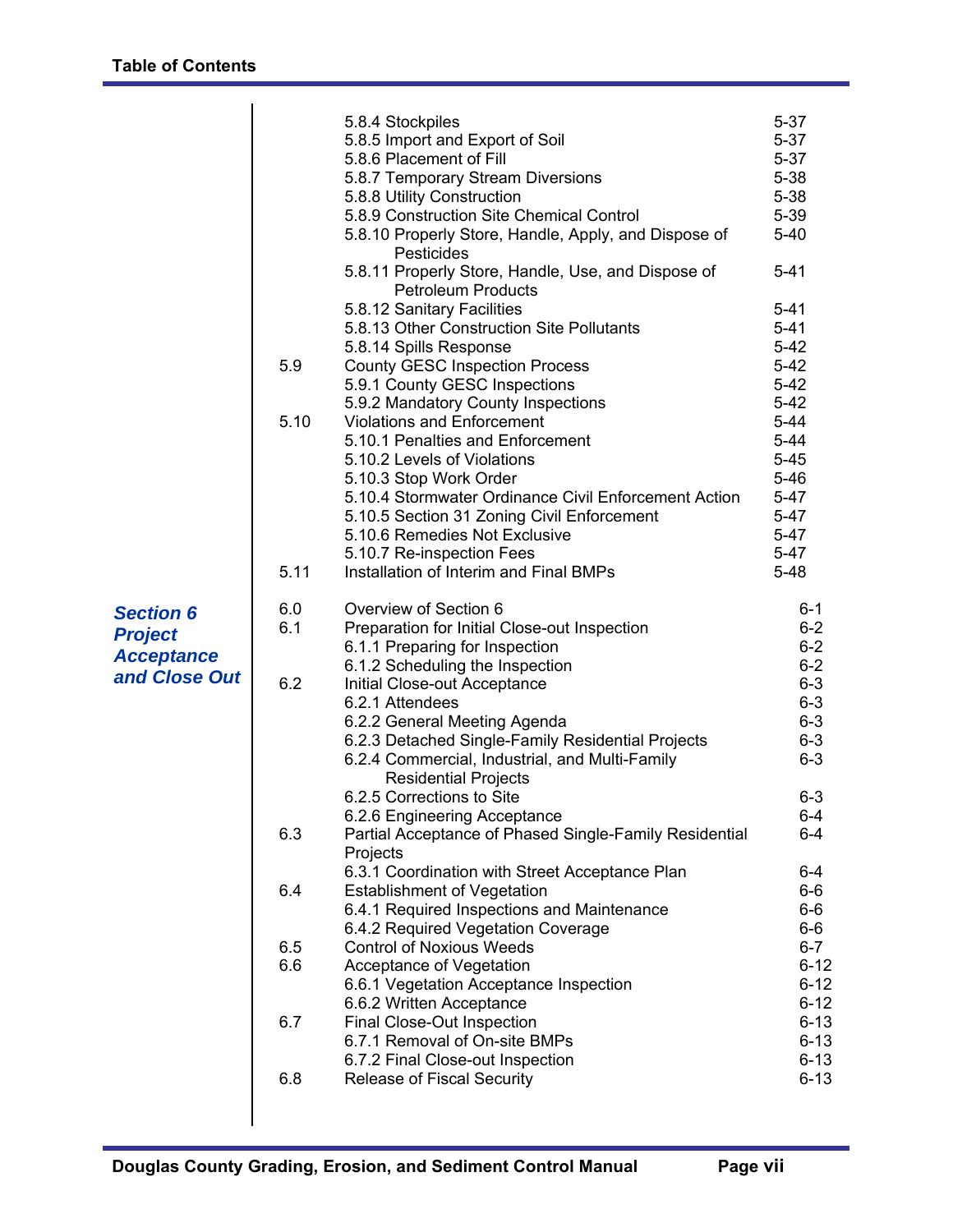|                                                             | 6.9                                           | Revocation of Fiscal Security for Default by Permittee(s)<br>6.9.1 Default by Permittee(s)<br>6.9.2 Notice of Default<br>6.9.3 County Right to Complete Subdivision<br>Improvements<br>6.9.4 Use of Funds by County                                                                                                                                                                                                                                                               | $6 - 13$<br>$6 - 13$<br>$6 - 14$<br>$6 - 14$<br>$6 - 14$                                                            |
|-------------------------------------------------------------|-----------------------------------------------|-----------------------------------------------------------------------------------------------------------------------------------------------------------------------------------------------------------------------------------------------------------------------------------------------------------------------------------------------------------------------------------------------------------------------------------------------------------------------------------|---------------------------------------------------------------------------------------------------------------------|
| <b>Section 7</b><br><b>Low Impact</b><br><b>GESC Permit</b> | 7.0<br>7.1<br>7.2<br>7.3                      | Overview of Section 7 - Rev 12/2018<br>Projects that Require a Low Impact GESC Permit<br>Low Impact GESC Permit Application and Drawings<br>7.2.1 Low Impact Permit Application Requirements<br>7.2.2 Low Impact Drawing Requirements<br>Submit Low Impact Application and Drawing; Address<br><b>County Comments</b>                                                                                                                                                             | $7 - 1$<br>$7 - 2$<br>$7 - 3$<br>$7 - 3$<br>$7 - 3$<br>$7 - 4$                                                      |
|                                                             | 7.4<br>7.5<br>7.6<br>7.7<br>7.8<br>7.9<br>7.9 | After County acceptance, Applicant shall pick up Drawing<br><b>Install Initial BMPs</b><br>Preconstruction meeting<br>Start grading and land disturbing activities<br>Address any inspection comments<br>Drill seed and crimp mulch all disturbed areas<br>Schedule Vegetation Acceptance Inspection                                                                                                                                                                              | $7 - 4$<br>$7 - 5$<br>$7 - 5$<br>$7 - 5$<br>$7-6$<br>$7-6$<br>$7-6$                                                 |
| <b>Section 8</b><br><b>DESC</b><br><b>Requirements</b>      | 8.0<br>8.1<br>8.2<br>8.3<br>8.4               | Overview of Section 8 - Rev 06/2019<br>The DESC Permit Program<br>Projects Requiring a DESC Permit<br>8.2.1 Projects that Require a DESC Permit<br>8.2.2 Projects that Do Not Require a DESC Permit<br>Getting Started on DESC Permit Submittal<br>8.3.1 Preparation of DESC Permit Submittals<br>8.3.2 Who Prepares DESC Plans?<br>Preparing a DESC Plan<br>8.4.1 Preparing a DESC Plan<br>8.4.2 Type of Control                                                                 | $8 - 1$<br>$8 - 3$<br>$8 - 3$<br>$8 - 3$<br>$8 - 3$<br>$8 - 4$<br>$8 - 4$<br>$8 - 4$<br>$8 - 4$<br>$8 - 4$<br>$8-5$ |
|                                                             |                                               | 8.4.3 Phase of Construction<br>8.4.4 Erosion and Sediment Control Drawings are to Use<br>the Standard BMPs<br>8.4.5 Use of Alternative or Innovative BMPs<br>8.4.6 DESC Plan Standard Notes and Details<br>8.4.7 DESC Plan Checklist<br>8.4.8 Erosion and Sediment Control Drawing Required<br><b>Elements</b><br>8.4.9 Preserve and Protect Drainageways<br>8.4.10 Avoid the Clearing and Grading of Sensitive Areas<br>8.4.11 Limit the Size of Land Disturbance to Reduce Soil | $8-5$<br>$8-5$<br>$8-6$<br>$8-6$<br>8-6<br>$8-6$<br>$8 - 7$<br>$8 - 8$<br>$8-8$                                     |
|                                                             |                                               | Exposure<br>8.4.12 Stabilize Exposed Soils in a Timely Manner<br>8.4.13 Implement Effective Perimeter Controls<br>8.4.13.1 Upslope Perimeters<br>8.4.13.2 Downslope Perimeters<br>8.4.14 Protect Steep Slopes<br>8.4.14.1 Proposed Slopes Shall be No Steeper than 3 to 1<br>Table 8-1 Erosion Control Blanket Type<br>8.4.15 Protect Inlets, Storm Sewers and Culverts                                                                                                           | $8-9$<br>$8-9$<br>$8-9$<br>$8-9$<br>$8 - 11$<br>$8 - 11$<br>$8 - 12$<br>$8 - 12$                                    |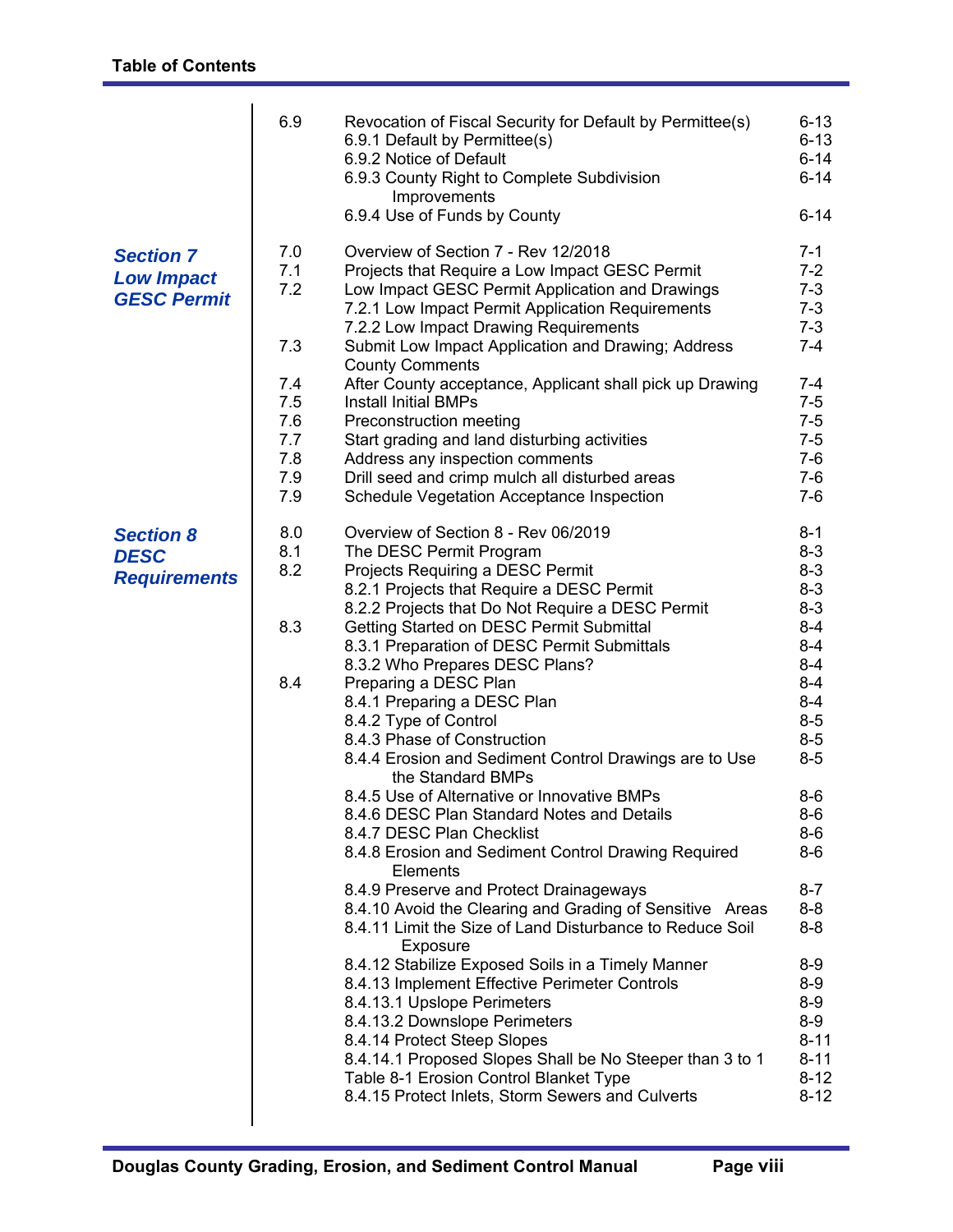|     | 8.4.16 Provide Access and General Construction<br>Controls                                                     | $8 - 13$ |
|-----|----------------------------------------------------------------------------------------------------------------|----------|
|     | 8.4.16.1 Limits of Construction                                                                                | $8 - 13$ |
|     | 8.4.16.2 Construction Fence or Construction Markers                                                            | $8 - 13$ |
|     | 8.4.16.3 Vehicle Tracking Control                                                                              | $8 - 14$ |
|     | 8.4.16.4 Stabilized Driveway Access                                                                            | $8 - 14$ |
|     | 8.4.16.5 Stabilized Staging Area                                                                               | $8 - 14$ |
|     | 8.4.17 Erosion and Sediment Control Drawing                                                                    | $8 - 15$ |
|     | Requirements                                                                                                   |          |
|     | 8.4.18 Drainage Plan Design Elements                                                                           | $8 - 15$ |
|     | 8.4.19 Drainage Plan Requirements                                                                              | $8 - 16$ |
|     | 8.4.20 DESC Plan Required Elements for Small Additions<br>(less than 500 square feet) to Habitable Structures. | $8 - 17$ |
|     | 8.4.21 DESC Plan Required Elements for Non-                                                                    | $8 - 18$ |
|     | Habitable/Accessory Structures                                                                                 |          |
|     | 8.4.22 Multi Lot Perimeter DESC Requirements                                                                   | $8 - 18$ |
|     | 8.4.22.1 Submittal of the Multi Lot Perimeter DESC Permit                                                      | $8 - 19$ |
|     | 8.4.22.2 Multi Lot Perimeter DESC Plan Requirements                                                            | $8 - 19$ |
|     | 8.4.22.3 Signed Multi Lot Perimeter DESC Plans                                                                 | $8 - 19$ |
|     | 8.4.22.4 Multi Lot Perimeter DESC Permit Transfer                                                              | $8 - 20$ |
|     | 8.4.22.5 Work under the Multi Lot Perimeter DESC                                                               | $8 - 20$ |
|     | Permit                                                                                                         |          |
| 8.5 | DESC Plan Submittal, Review and Acceptance                                                                     | $8 - 20$ |
|     | 8.5.1 Submittal of the DESC Plan                                                                               | $8 - 20$ |
|     | 8.5.2 DESC Plan Review                                                                                         | $8 - 20$ |
|     | 8.5.3 DESC Plan Acceptance                                                                                     | $8 - 21$ |
|     | 8.5.4 DESC Preconstruction Meeting Process                                                                     | $8 - 21$ |
| 8.6 | <b>Field Section</b>                                                                                           | $8 - 21$ |
|     | 8.6.1 Responsibilities of the DESC Manager                                                                     | $8 - 21$ |
|     | 8.6.2 Alternate DESC Manager                                                                                   | $8 - 21$ |
|     | 8.6.3 Availability of the DESC Manager                                                                         | $8 - 21$ |
|     | 8.6.4 Changing the DESC Manager or Alternate                                                                   | $8 - 21$ |
|     | 8.6.5 Implementing the DESC Plans in the Field                                                                 | $8 - 21$ |
|     | 8.6.6 Review of the DESC Plans and Related Plans and<br>Permits                                                | $8 - 22$ |
|     | 8.6.7 Documents Shall Remain On-site                                                                           | $8 - 22$ |
|     | 8.6.8 Installation of Initial BMPs                                                                             | $8-22$   |
|     |                                                                                                                |          |
|     | 8.6.9 Construction Shall Not Start                                                                             | $8-22$   |
|     | 8.6.10 Scheduling the Preconstruction Meeting                                                                  | $8-22$   |
|     | 8.6.10.1 Preconstruction Meeting Release                                                                       | $8-22$   |
|     | 8.6.10.2 Preconstruction Meeting Release Compliance                                                            | $8 - 23$ |
|     | 8.6.11 Attendees at the Preconstruction Meeting                                                                | $8 - 23$ |
|     | 8.6.12 Preconstruction Inspection                                                                              | $8 - 23$ |
|     | 8.6.13 Field Review of the DESC Plan                                                                           | $8 - 23$ |
|     | 8.6.14 Acceptance of Initial BMPs                                                                              | $8 - 23$ |
|     | 8.6.15 Corrections to the BMPs                                                                                 | $8 - 23$ |
|     | 8.6.16 Pick Up the Executed DESC Permit                                                                        | $8 - 24$ |
|     | 8.6.17 Duration of the DESC Permit                                                                             | $8 - 24$ |
|     | 8.6.18 Transfer of a DESC Permit                                                                               | $8 - 24$ |
|     | 8.6.19 Installation and Routine Maintenance of Erosion<br>and Sediment Controls                                | $8 - 24$ |
|     | 8.6.20 Concrete Washout Area                                                                                   | $8 - 26$ |
|     | 8.6.21 Construction Fence and Construction Markers                                                             | $8 - 26$ |
|     |                                                                                                                |          |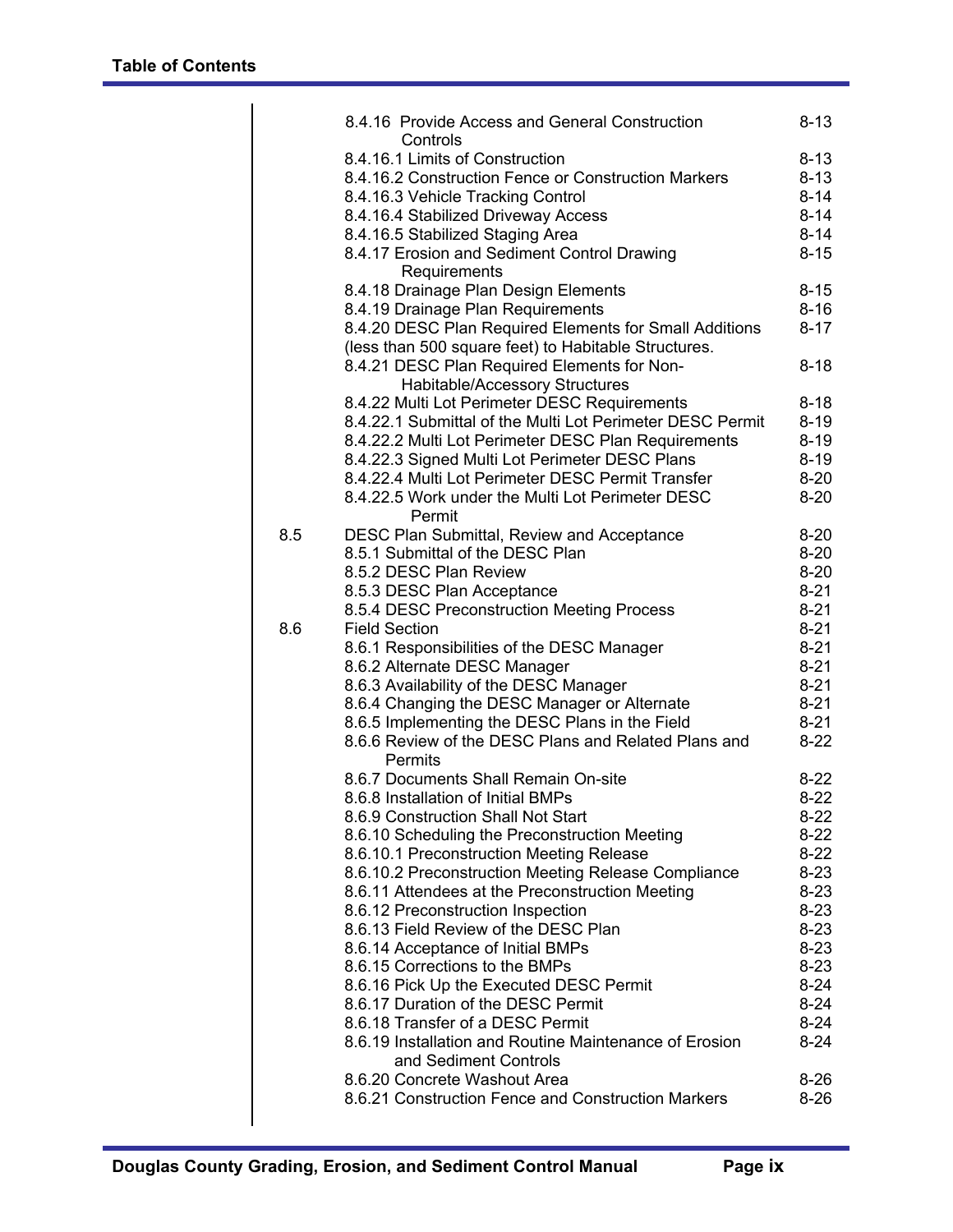|                                                                | 8.7<br>8.8<br>8.9        | 8.6.22 Curb Sock<br>8.6.23 Dewatering<br>8.6.24 Erosion Control Blanket<br>8.6.25 Inlet Protection<br>8.6.26 Reinforced Rock Berm<br>8.6.27 Reinforced Rock Berm for Culvert Protection<br>8.6.28 Sediment Control Log<br>8.6.29 Seeding and Mulching<br>8.6.30 Silt Fence<br>8.6.31 Stabilized Driveway Access<br>8.6.32 Stabilized Staging Area<br>8.6.33 Vehicle Tracking Control<br>8.6.34 General Construction Practices<br>8.6.35 DESC Inspections<br>8.6.36 Mandatory DESC Inspections<br>8.6.37 Violations<br>8.6.38 Levels of Violations<br>8.6.39 Re-inspection Fees<br>8.6.40 Enforcement<br>8.6.41 Stop Work Orders<br><b>Final Drainage</b><br>8.7.1 Final Drainage Certificate<br>Project Acceptance and DESC Permit Closeout<br>8.8.1 Certificate of Occupancy<br>8.8.2 DESC Permit Closeout<br>8.8.3 Posting Fiscal Security<br>8.8.4 Amount of Fiscal Security<br>8.8.5 Forms of Fiscal Security<br><b>Final Lot Stabilization</b><br>8.9.1 Requirements for Final Lot Stabilization<br>8.9.2 Post-Construction Discharges of Sediment from<br>Single-Family Detached Residential Lots | $8 - 27$<br>$8 - 28$<br>$8 - 28$<br>$8 - 29$<br>$8 - 30$<br>$8 - 30$<br>$8 - 31$<br>$8 - 31$<br>$8 - 32$<br>$8 - 32$<br>$8 - 33$<br>$8 - 34$<br>$8 - 35$<br>$8 - 36$<br>$8 - 36$<br>$8 - 37$<br>$8 - 37$<br>8-39<br>8-39<br>8-39<br>8-39<br>8-39<br>$8 - 40$<br>$8 - 40$<br>$8 - 40$<br>$8 - 41$<br>$8 - 41$<br>$8 - 41$<br>$8 - 41$<br>$8 - 41$<br>$8 - 41$ |
|----------------------------------------------------------------|--------------------------|---------------------------------------------------------------------------------------------------------------------------------------------------------------------------------------------------------------------------------------------------------------------------------------------------------------------------------------------------------------------------------------------------------------------------------------------------------------------------------------------------------------------------------------------------------------------------------------------------------------------------------------------------------------------------------------------------------------------------------------------------------------------------------------------------------------------------------------------------------------------------------------------------------------------------------------------------------------------------------------------------------------------------------------------------------------------------------------------------------|--------------------------------------------------------------------------------------------------------------------------------------------------------------------------------------------------------------------------------------------------------------------------------------------------------------------------------------------------------------|
| <b>Section 9</b><br><b>Small Utility</b><br><b>GESC Permit</b> | 9.0<br>9.1<br>9.2<br>9.3 | Overview of Section 9 - Rev 06/2019<br>The Small Utility GESC Permit Program<br><b>Small Utility GESC Permit Projects</b><br>Submittal Requirements for Small Utility GESC Permit<br>9.3.1 Submittal Requirements<br>9.3.2 Small Utility GESC Permit Application<br>9.3.3 Small Utility GESC Projects Less Than 1,000 Lineal<br>Feet                                                                                                                                                                                                                                                                                                                                                                                                                                                                                                                                                                                                                                                                                                                                                                    | $9 - 1$<br>$9 - 2$<br>$9 - 2$<br>$9 - 2$<br>$9 - 2$<br>$9 - 2$<br>$9 - 2$                                                                                                                                                                                                                                                                                    |
|                                                                | 9.4                      | 9.3.4 Small Utility GESC Projects Over 1,000 Lineal Feet<br>9.3.5 Small Utility GESC Permit Exemptions<br>Preparing a Small Utility GESC Plan<br>9.4.1 Small Utility GESC Drawing<br>9.4.2 Douglas County Reserves the Right to Require                                                                                                                                                                                                                                                                                                                                                                                                                                                                                                                                                                                                                                                                                                                                                                                                                                                                 | $9 - 2$<br>$9 - 3$<br>$9 - 3$<br>$9 - 3$<br>$9 - 3$                                                                                                                                                                                                                                                                                                          |
|                                                                | 9.5                      | <b>Engineering Plans</b><br>Permit Fees and Fiscal Security<br>9.5.1 Permit Fees                                                                                                                                                                                                                                                                                                                                                                                                                                                                                                                                                                                                                                                                                                                                                                                                                                                                                                                                                                                                                        | $9 - 4$<br>$9 - 4$                                                                                                                                                                                                                                                                                                                                           |
|                                                                | 9.6                      | 9.5.2 Posting Fiscal Security<br><b>Small Utility GESC Field Section</b><br>9.6.1 Responsibilities of the GESC Manager<br>9.6.2 Availability of the GESC Manager                                                                                                                                                                                                                                                                                                                                                                                                                                                                                                                                                                                                                                                                                                                                                                                                                                                                                                                                        | $9 - 4$<br>$9 - 4$<br>$9 - 4$<br>$9 - 4$                                                                                                                                                                                                                                                                                                                     |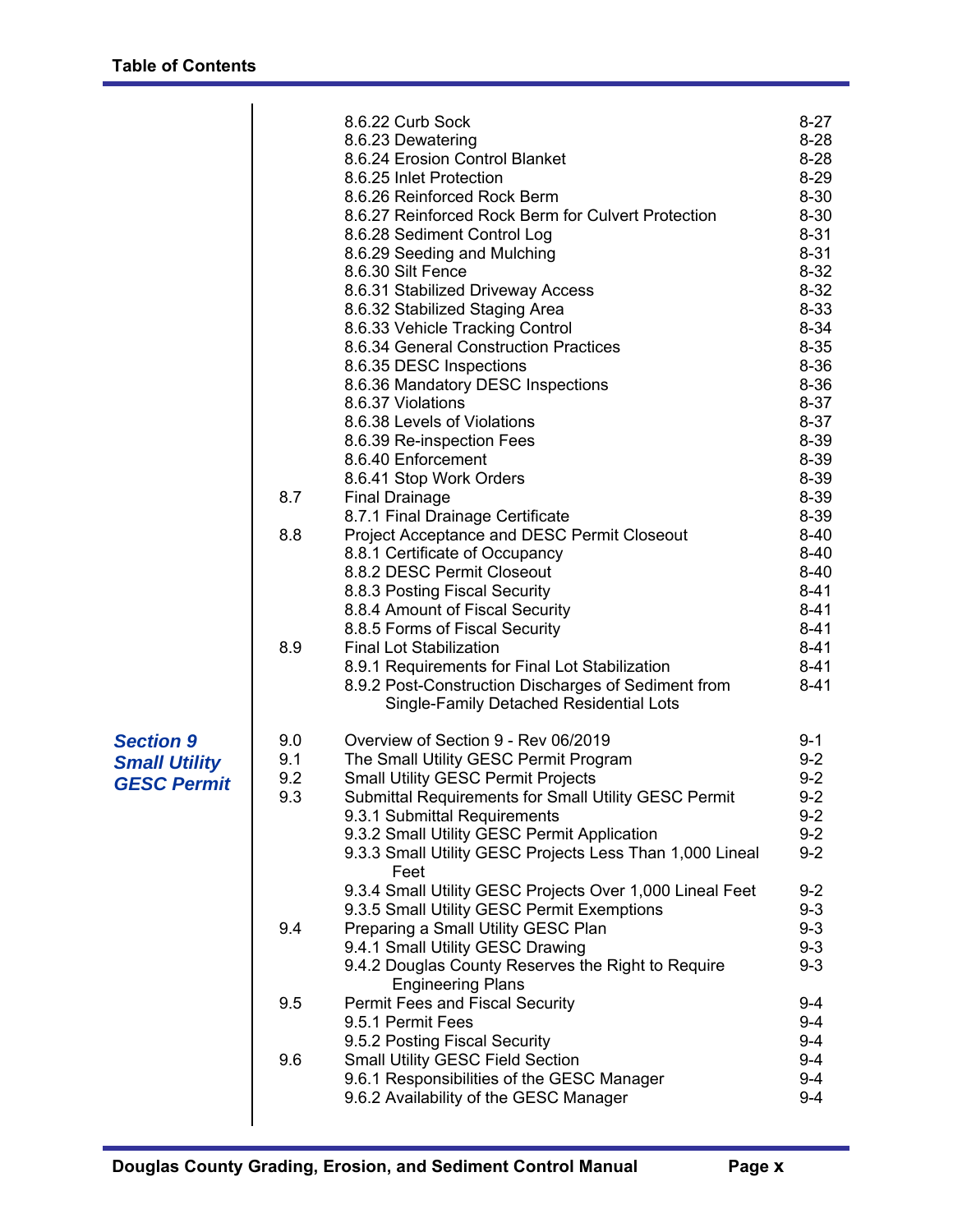|                                            |      | 9.6.3 Changing the GESC Manager                                                                 | $9 - 4$         |
|--------------------------------------------|------|-------------------------------------------------------------------------------------------------|-----------------|
|                                            |      | 9.6.4 Field Requirements for Small Utility GESC Projects<br>Over 1,000 Lineal Feet              | $9 - 4$         |
|                                            |      | 9.6.5 Installation of the Erosion and Sediment Control BMPs<br>in the Field                     | $9 - 4$         |
|                                            |      | 9.6.6 Review of the Permit, Approved GESC Small Utility<br>Plan, and Standard notes and Details | $9 - 5$         |
|                                            |      | 9.6.7 Construction Shall Not Start                                                              | $9 - 5$         |
|                                            |      | 9.6.8 Scheduling the Preconstruction Meeting                                                    | $9-5$           |
|                                            |      | 9.6.9 Attendees at the Preconstruction Meeting                                                  | $9-5$           |
|                                            |      | 9.6.10 Preconstruction Inspection                                                               | $9-5$           |
|                                            |      | 9.6.11 Acceptance of the BMPs                                                                   | $9-5$           |
|                                            |      | 9.6.12 Duration of the Small Utility GESC Permit                                                | $9-6$           |
|                                            |      | 9.6.13 Routine Maintenance of Erosion and Sediment<br>controls                                  | $9-6$           |
|                                            |      | 9.6.14 General construction Practices for Small Utility<br><b>Construction Projects</b>         | $9-6$           |
|                                            |      | 9.6.15 GESC Inspections                                                                         | $9 - 7$         |
|                                            |      | 9.6.16 Violations, Penalties, and Enforcement                                                   | $9 - 7$         |
|                                            |      | 9.6.17 Revocation of Small Utility GESC Permit Eligibility                                      | $9-8$           |
|                                            |      | 9.6.18 Projects that Exceed the Scope of the Small Utility<br><b>GESC Permit Program</b>        | $9-8$           |
|                                            | 9.7  | Project Close-out                                                                               | $9 - 8$         |
|                                            |      | 9.7.1 Required Vegetation Coverage                                                              | $9-8$<br>$9-8$  |
|                                            |      | 9.7.2 Removal of the Temporary BMPs<br>9.7.3 Control of Noxious Weeds                           | $9-8$           |
|                                            |      | 9.7.4 Project Close-out                                                                         | $9-8$           |
|                                            |      | 9.7.4.1 Project Close-out Inspection                                                            | $9-8$           |
| <b>Section 10</b>                          | 10.0 | Acronyms, Glossary and Bibliography - Rev 06/2019<br><b>Appendices</b>                          | $10-1$<br>$A-1$ |
| Acronyms,                                  | A    | <b>Contact List</b>                                                                             |                 |
| <b>Glossary and</b><br><b>Bibliography</b> | B    | Standard Notes and Details Rev 01/2017<br><b>GESC Plan</b>                                      |                 |
| <b>Appendices</b>                          |      | <b>DESC Plan</b><br><b>Small Utility GESC Plan</b>                                              |                 |
|                                            | C    | Example GESC/DESC Drawings                                                                      |                 |
|                                            |      | Small Site GESC Drawings                                                                        |                 |
|                                            |      | <b>Utility GESC Drawings</b>                                                                    |                 |
|                                            |      | <b>Staged GESC Drawings</b>                                                                     |                 |
|                                            |      | Staged and Phased GESC Drawings<br>Temporary Batch Plant/GESC Drawings                          |                 |
|                                            |      | Low Impact GESC Drawing                                                                         |                 |
|                                            |      | Type A Lot Erosion and Sediment Control Drawing                                                 |                 |
|                                            |      | Type B Lot Erosion and Sediment Control Drawing                                                 |                 |
|                                            |      | Type C Lot Erosion and Sediment Control Drawing                                                 |                 |
|                                            |      | Large Lot Erosion and Sediment Control Drawing                                                  |                 |
|                                            |      | Single Lot DESC Drainage Plan                                                                   |                 |
|                                            |      | Large Lot DESC Drainage Plan                                                                    |                 |
|                                            |      | Oil and Gas Well Project GESC Drawing                                                           |                 |
|                                            |      | <b>Small Utility GESC Drawing</b>                                                               |                 |
|                                            | D    | Multi Lot Perimeter DESC Plan<br>Check List for Developing a GESC Plan (10 Elements)            |                 |
|                                            |      |                                                                                                 |                 |
|                                            |      |                                                                                                 |                 |